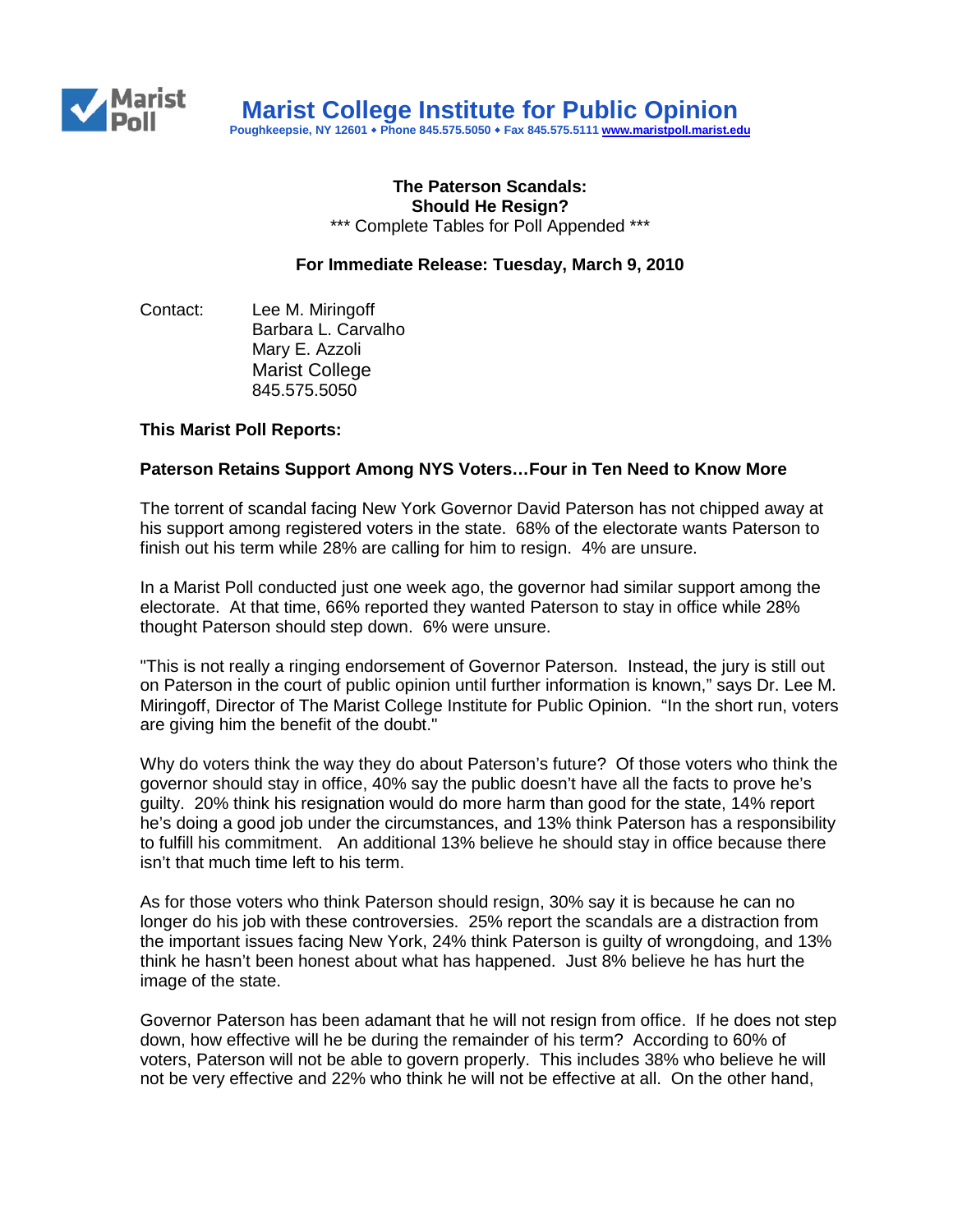37% report the governor will be a good leader, including 2% who say he will be very effective, and 35% who believe he will be effective in the role.

Voters' lack of confidence in the governor has been consistent since Marist's survey last week. 62%, at that time, thought Paterson would be ineffectual as New York's governor. This included 39% who believed he would not be able to lead the state well, and 23% who thought his hands would be tied. 34%, however, thought he would be able to fulfill his responsibilities. Included here were 7% who said Paterson would be very effective and 27% who reported he would be effective.

# **More Voters Cast Judgment on Paterson**

Governor Paterson says he has been a victim of rumor and innuendo. However, with the media circulating more and more stories about Paterson's alleged phone conversation with the victim in a possible domestic violence case involving one of his top aides and his alleged improper acquisition of Yankees' tickets, the governor is on a slippery slope when it comes to public opinion.

Since Marist's survey of New York State last week, more voters have formed an opinion about the governor's involvement in the possible domestic violence case. While 30% were unsure about how they would classify Paterson's behavior last week, just 17% currently do not have an opinion. And, the change is not good for Paterson.

Both the proportion of those who think the governor did something unethical and the proportion of voters who believe Paterson's actions were illegal have grown while fewer members of the electorate believe the governor did nothing wrong.

A slim majority of voters -- 51% -- now think Governor Paterson acted unethically but not illegally while 40% said the same last week. When it comes to legality, 25% currently believe the governor broke the law. This compares with 18% who thought that way last week. And, only 7% now report Paterson did nothing wrong while 12% said the same in Marist's March 2nd poll.

Since Marist's previous survey, allegations have surfaced questioning whether Governor Paterson misinformed the Commission on Public Integrity about *how* he obtained World Series Yankees' tickets. What do voters think about Paterson's alleged actions on this question? 53% say his behavior was unethical but not illegal, 15% think the governor broke the law, and 18% believe he did nothing wrong. 14% are unsure.

# **No-Go for Cuomo…Voters Want Special Prosecutor to Investigate**

Although Governor Paterson asked New York State Attorney General Andrew Cuomo to investigate the conversation he had with the possible victim in the domestic violence case involving one of his top aides, only 38% think Cuomo will be fair and impartial in conducting the investigation due to his potential gubernatorial bid. 58% say a special prosecutor should be appointed. 4% are unsure.

#### **The Fairness Factor**

54% of registered voters think Governor David Paterson is being treated fairly while 39% believe he is being unfairly targeted. 7% are unsure.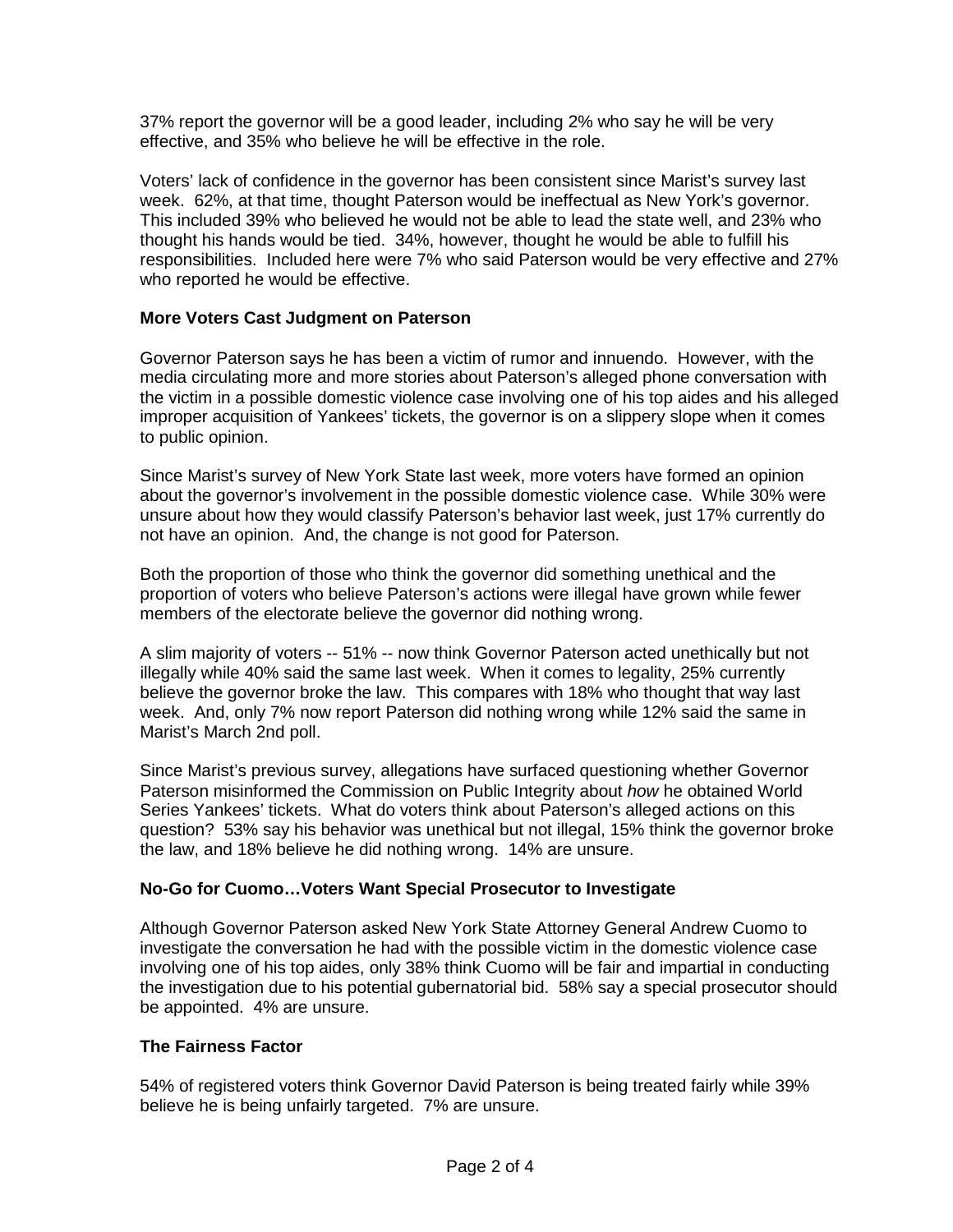This is similar to Marist's poll last week when 55% said he was being treated fairly, and 36% said he was not. 9% were unsure.

# **Budgetary Skills Lacking, Say Majority of Voters**

Governor Paterson is trying to convince voters that, despite the scandal surrounding him, it's business as usual. On Monday, Paterson held a town hall meeting in Brooklyn focusing on the budget. How do voters think Mr. Paterson is doing on the issue? 58% disapprove of how he is handling the budget while 35% approve of his management. 7% are unsure.

When Marist last asked about the governor's budgetary skills in early February, 57% disapproved, and 37% approved. 6% were unsure.

# **Paterson's Approval Rating at 19%**

And, what about the governor's overall job approval rating? It has notched down even further. 19% of the electorate believes Paterson is doing either an excellent or good job in office. This includes 3% who say he is excelling and 16% who think he is doing well. 43% report he is doing a fair job while 36% say he is performing poorly. 2% are unsure.

When Marist asked about Governor Paterson's job approval rating last week after he announced he would not seek election, 23% thought highly of his performance. Included here were 4% who said he was doing an excellent job and 19% who reported he was doing a good job. One-third thought Paterson was doing an average job, and 38% said he was falling short. 6% were unsure.

# **Ravitch Who?**

If Governor Paterson steps down, Lieutenant Governor Richard Ravitch will be sworn in as the state's next governor. Unfortunately for Ravitch, not a lot of voters know much about him. 41% have either never heard of him or are unsure how to rate him while 21% say he is doing either an excellent or good job in office. 30% report he is doing a mediocre job, and 8% say he is performing poorly.

In Marist's survey last week, 44% did not have a sense about Ravitch, 15% thought he was doing either an excellent or good job in office, and 29% gave him average marks. 12% thought he was performing at a subpar level.

# **Cuomo Approval Rating Drops to 54%**

Has New York State Attorney General Andrew Cuomo's job approval rating suffered from his role in the Paterson investigation? The short answer is, "Yes." Cuomo's approval rating has dropped 13 percentage points since Marist last asked this question prior to Governor Paterson ending his candidacy for election. 54% of voters currently say Cuomo is doing either an excellent or good job in office. 31% now believe he is performing fairly well, and 8% think he is missing the mark. 7% are unsure.

This is a major change from Marist's previous poll when 67% gave Cuomo high marks, 22% thought he was doing a fair job, and 6% said he was doing a poor job. 5% were unsure.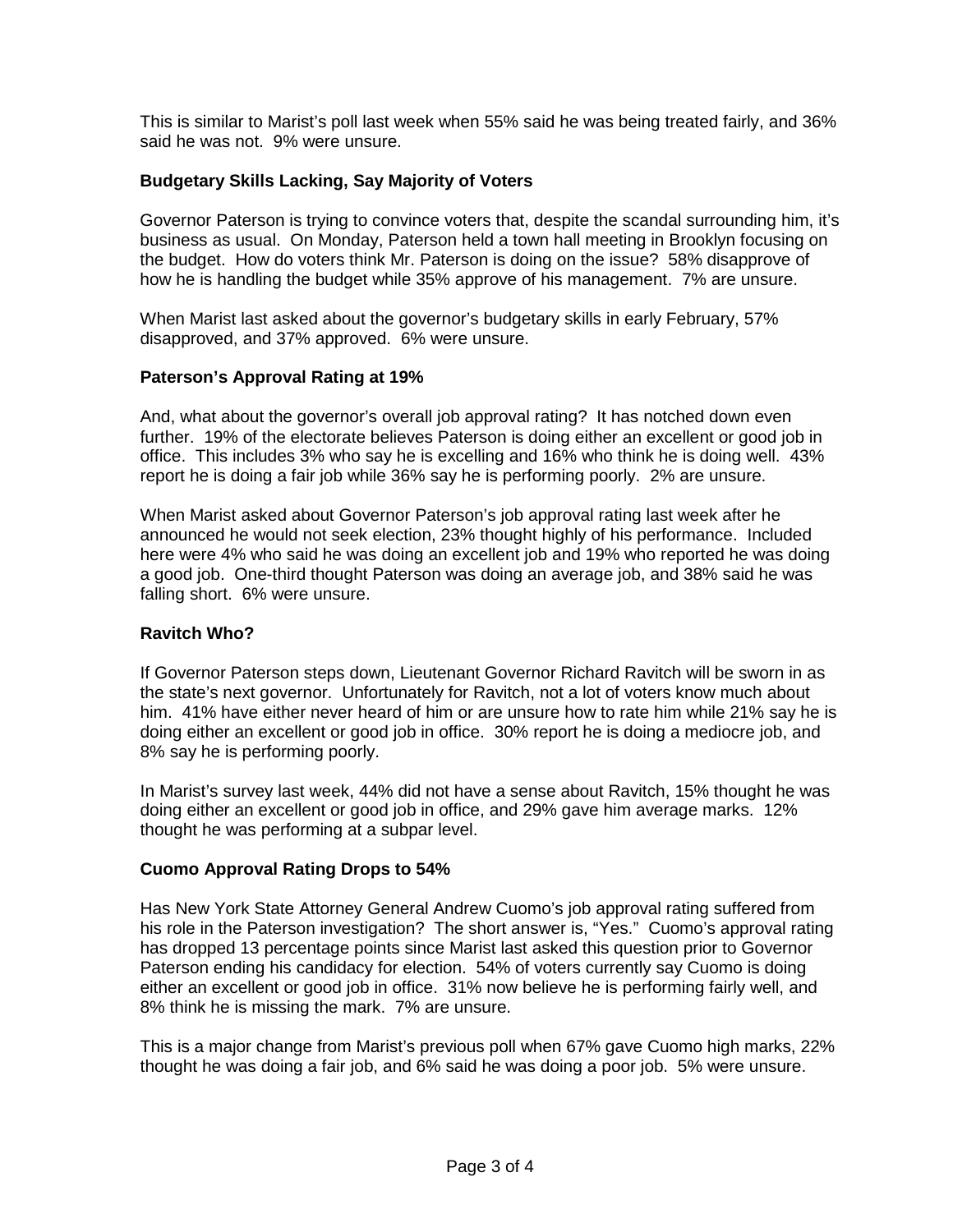Notable changes in Cuomo's approval rating are in New York City and among non-white voters. In New York City, Cuomo declined by 17 percentage points, and among non-whites, he dropped 22 percentage points.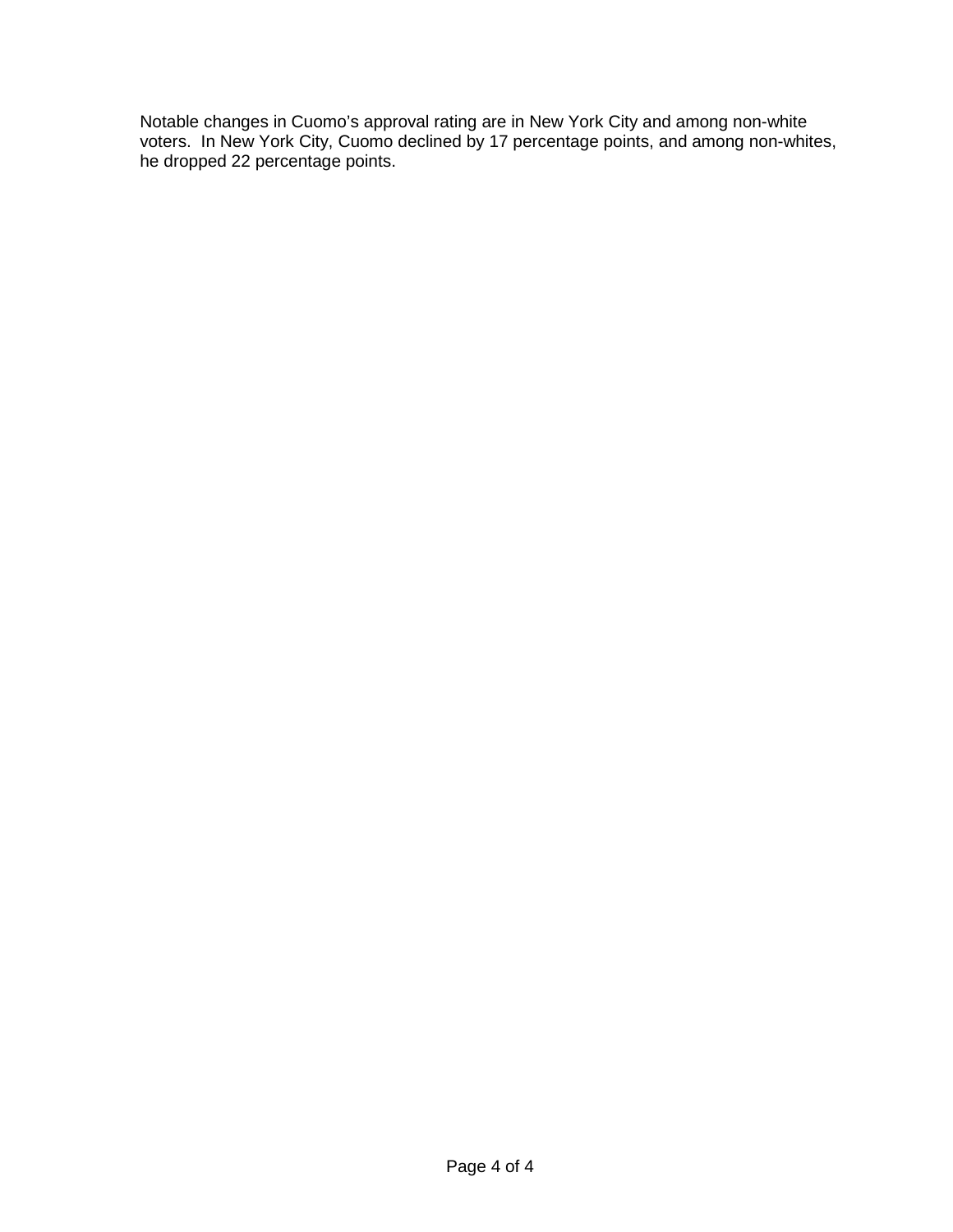# **Nature of the Sample: 529 New York State Registered Voters**

This survey of 529 New York State registered voters was conducted on March 8<sup>th</sup>, 2010. Registered voters were interviewed by telephone in proportion to the voter registration in each county in New York and adjusted for turnout in statewide elections. Telephone numbers were selected based upon a list of telephone exchanges from throughout the state. The exchanges were selected to ensure that each region was represented in proportion to its population. In an effort to increase coverage, this land-line sample was supplemented by respondents reached through random dialing of cell phone numbers. The land-line and cell phone samples were then combined. Results are statistically significant at ±4.5%. The error margin increases for crosstabulations.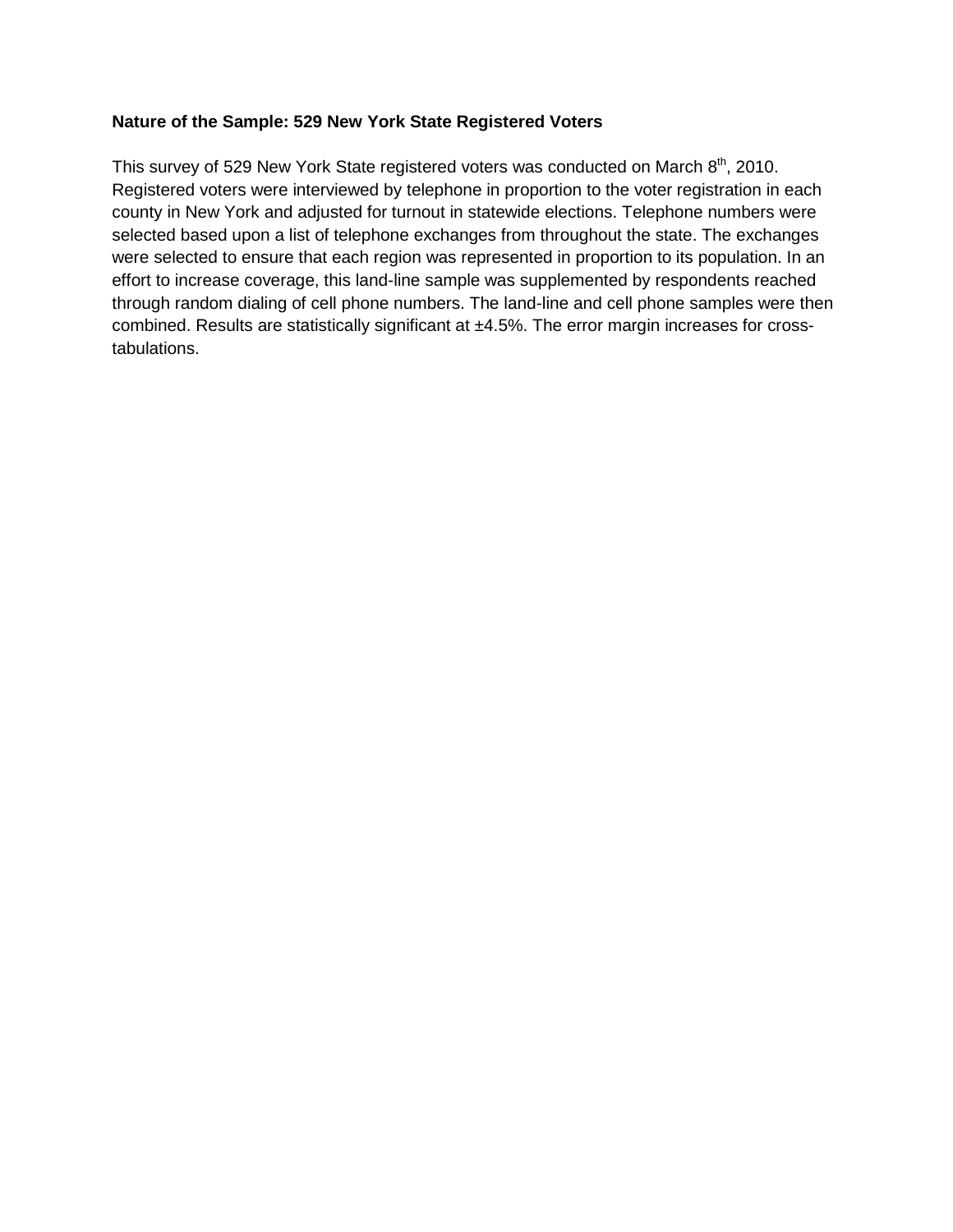# Marist Poll March 9, 2010 NYS Tables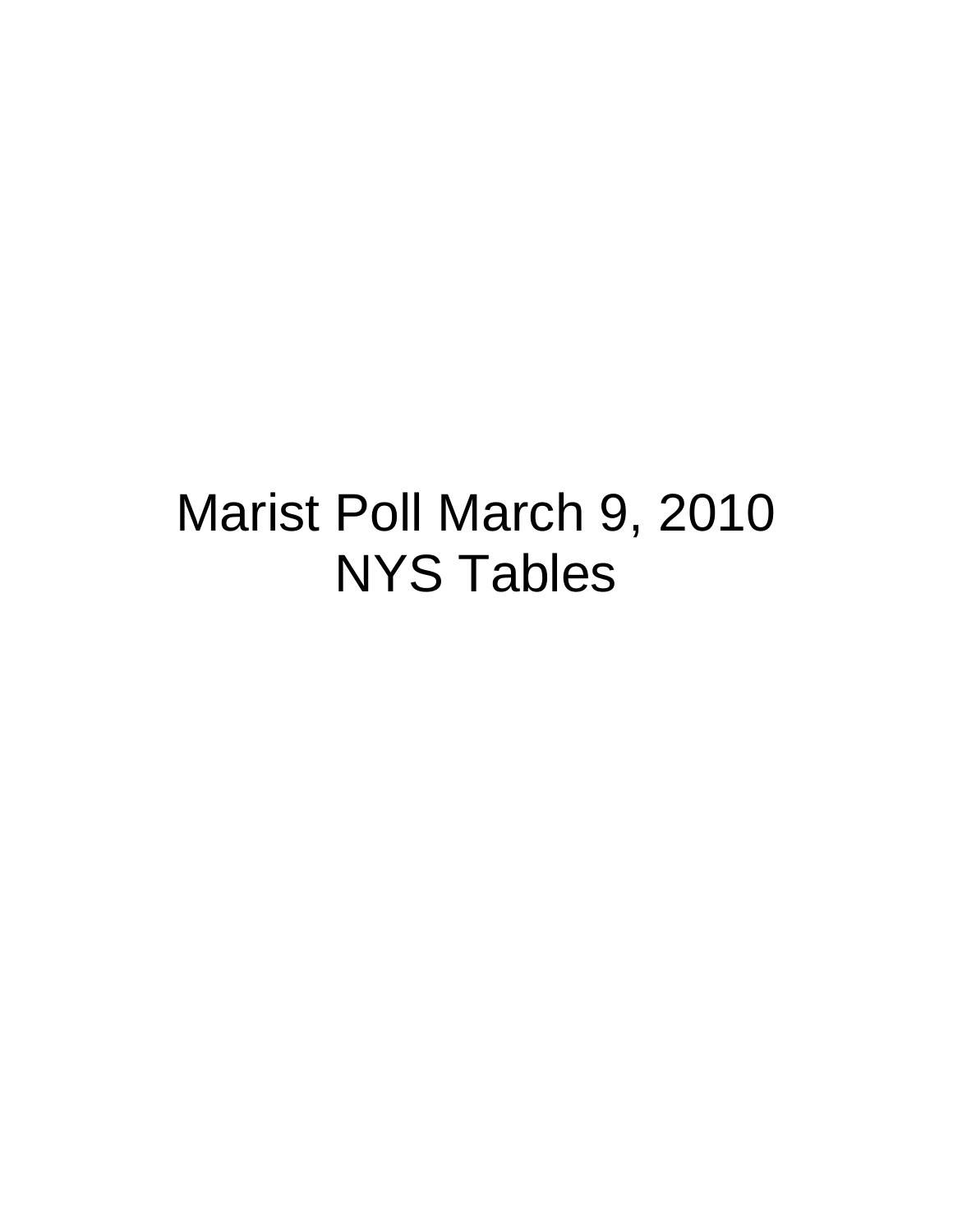|                          |                              | <b>Registered Voters</b>                                                                                                                                                                              |                                   |               |  |  |
|--------------------------|------------------------------|-------------------------------------------------------------------------------------------------------------------------------------------------------------------------------------------------------|-----------------------------------|---------------|--|--|
|                          |                              | Governor Paterson has said he will not run for election<br>for governor this November. Do you think he should also<br>resign as governor or do you think he should serve out<br>the rest of his term? |                                   |               |  |  |
|                          |                              | Resign as governor                                                                                                                                                                                    | Serve out the rest of his<br>term | <b>Unsure</b> |  |  |
|                          |                              | Row %                                                                                                                                                                                                 | Row %                             | Row %         |  |  |
| <b>Registered Voters</b> |                              | 28%                                                                                                                                                                                                   | 68%                               | 4%            |  |  |
| <b>Party</b>             | <b>Democrat</b>              | 28%                                                                                                                                                                                                   | 67%                               | 5%            |  |  |
| <b>Registration</b>      | <b>Republican</b>            | 30%                                                                                                                                                                                                   | 67%                               | 3%            |  |  |
|                          | Non-enrolled                 | 25%                                                                                                                                                                                                   | 72%                               | 3%            |  |  |
| <b>Political</b>         | Liberal                      | 26%                                                                                                                                                                                                   | 70%                               | 4%            |  |  |
| <b>Ideology</b>          | <b>Moderate</b>              | 31%                                                                                                                                                                                                   | 64%                               | 5%            |  |  |
|                          | <b>Conservative</b>          | 27%                                                                                                                                                                                                   | 72%                               | 2%            |  |  |
| <b>Region</b>            | <b>New York City</b>         | 29%                                                                                                                                                                                                   | 66%                               | 5%            |  |  |
|                          | <b>Suburbs</b>               | 34%<br>63%                                                                                                                                                                                            |                                   | 3%            |  |  |
|                          | <b>Upstate</b>               | 24%                                                                                                                                                                                                   | 72%                               | 4%            |  |  |
| <b>Income</b>            | <b>Less \$50,000</b>         | 26%                                                                                                                                                                                                   | 71%                               | 3%            |  |  |
|                          | \$50,000-<br>\$99,999        | 25%<br>72%                                                                                                                                                                                            |                                   | 3%            |  |  |
|                          | \$100,000 or<br>more         | 34%<br>62%                                                                                                                                                                                            |                                   | 3%            |  |  |
| <b>Income</b>            | <b>Less than</b><br>\$50,000 | 26%                                                                                                                                                                                                   | 71%                               | 3%            |  |  |
|                          | \$50,000 or<br>more          | 29%                                                                                                                                                                                                   | 68%                               | 3%            |  |  |
| Race                     | <b>White</b>                 | 30%                                                                                                                                                                                                   | 66%                               | 4%            |  |  |
|                          | <b>Non White</b>             | 22%                                                                                                                                                                                                   | 76%                               | 2%            |  |  |
| Age                      | 18 to 29                     | 15%                                                                                                                                                                                                   | 85%                               | 0%            |  |  |
|                          | 30 to 44                     | 32%                                                                                                                                                                                                   | 66%                               | 2%            |  |  |
|                          | 45 to 59                     | 33%                                                                                                                                                                                                   | 63%                               | 5%            |  |  |
|                          | 60 or older                  | 25%                                                                                                                                                                                                   | 69%                               | 6%            |  |  |
| Age                      | <b>Under 45</b>              | 27%                                                                                                                                                                                                   | 72%                               | 1%            |  |  |
|                          | 45 or older                  | 29%                                                                                                                                                                                                   | 66%                               | 5%            |  |  |
| Gender                   | <b>Men</b>                   | 24%                                                                                                                                                                                                   | 73%                               | 3%            |  |  |
|                          | <b>Women</b>                 | 33%                                                                                                                                                                                                   | 63%                               | 4%            |  |  |

**March 9, 2010 Marist Poll New York Registered Voters "N=529 MOE +/- 4.5%". Totals may not add to 100 due to rounding.**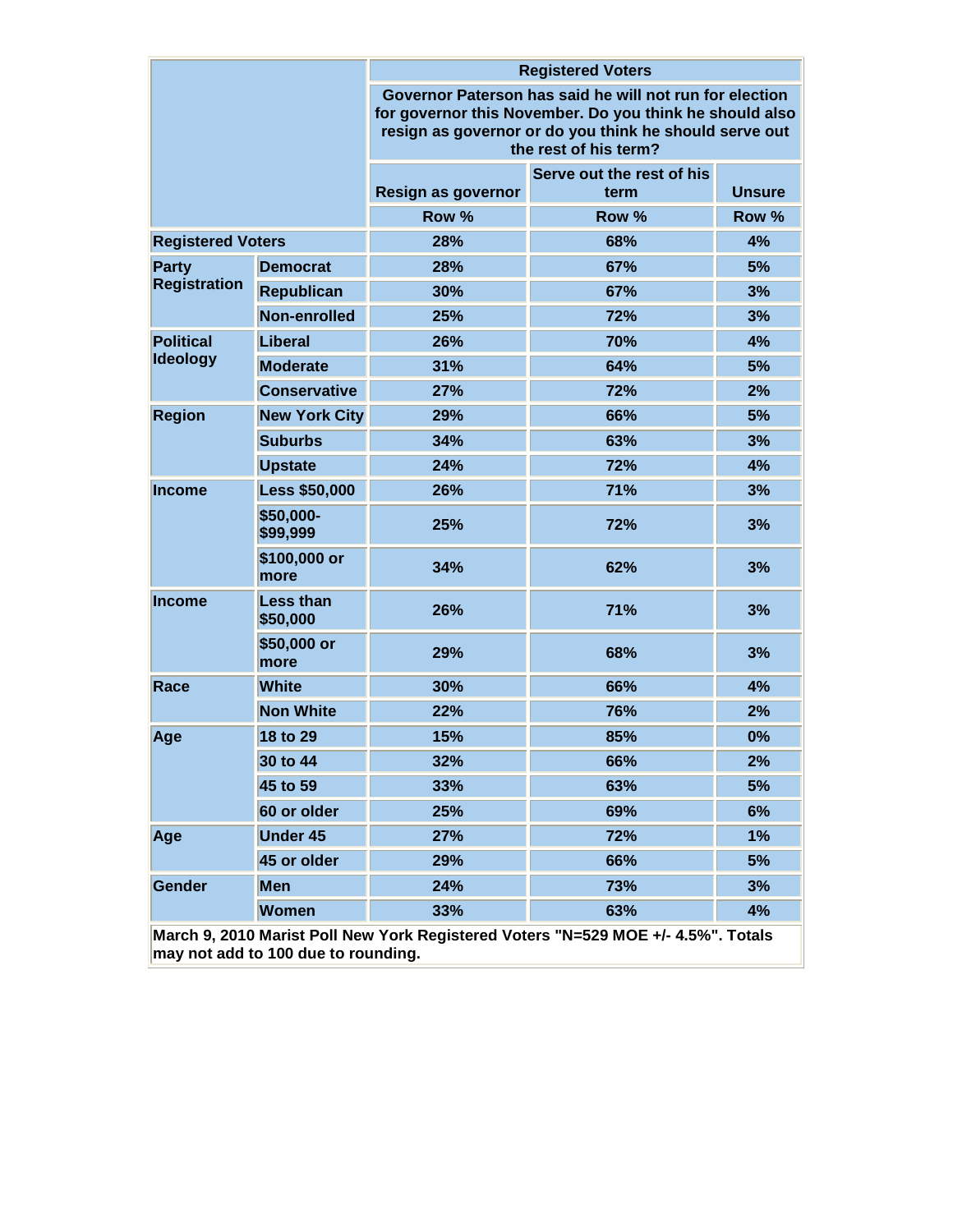|                                                                                                                             | Registered Voters Who Think Governor Paterson Should Serve Out the Rest of His<br>Term                                                                                                      |                                                            |                                                       |                                                                         |                                                                                          |  |  |  |
|-----------------------------------------------------------------------------------------------------------------------------|---------------------------------------------------------------------------------------------------------------------------------------------------------------------------------------------|------------------------------------------------------------|-------------------------------------------------------|-------------------------------------------------------------------------|------------------------------------------------------------------------------------------|--|--|--|
|                                                                                                                             | You mentioned earlier that you think David Paterson should serve out the rest of his<br>term as governor. Which comes closest to why you think he should serve out the rest<br>of his term? |                                                            |                                                       |                                                                         |                                                                                          |  |  |  |
|                                                                                                                             | He has a<br>responsibility to<br>fulfill his<br>commitment                                                                                                                                  | He's doing a good<br>job under the<br><b>circumstances</b> | There<br>isn't<br>much<br>time left<br>to his<br>term | We don't know all<br>the facts to prove<br>he's guilty of<br>wrongdoing | <b>His resignation</b><br>will do more<br>harm than good<br>for New York<br><b>State</b> |  |  |  |
|                                                                                                                             | Row %                                                                                                                                                                                       | Row %                                                      | Row %                                                 | Row %                                                                   | Row %                                                                                    |  |  |  |
| <b>Registered Voters</b><br><b>Who Think</b><br><b>Governor Paterson</b><br><b>Should Serve Out</b><br>the Rest of His Term | 13%                                                                                                                                                                                         | 14%                                                        | 13%                                                   | <b>40%</b>                                                              | 20%                                                                                      |  |  |  |

**March 9, 2010 Marist Poll New York Registered Voters Who Think Governor Paterson Should Serve Out the Rest of His Term "N=360 MOE +/- 5.5%". Totals may not add to 100 due to rounding.**

|                                                                                                            |                                                                                                                                          |                                                                              | <b>Registered Voters Who Think Governor Paterson Should Resign</b> |                                                                                              |                                                      |  |  |
|------------------------------------------------------------------------------------------------------------|------------------------------------------------------------------------------------------------------------------------------------------|------------------------------------------------------------------------------|--------------------------------------------------------------------|----------------------------------------------------------------------------------------------|------------------------------------------------------|--|--|
|                                                                                                            | You mentioned earlier that you think David Paterson should resign as governor.<br>Which comes closest to why you think he should resign? |                                                                              |                                                                    |                                                                                              |                                                      |  |  |
|                                                                                                            | He's guilty of<br>wrongdoing                                                                                                             | He can no longer do<br>his job with all of<br>these controversies York State | He hurts<br>of New                                                 | It's a distraction<br>the image from the important<br>issues facing New<br><b>York State</b> | He hasn't been<br>honest about<br>what's<br>happened |  |  |
|                                                                                                            | Row %                                                                                                                                    | Row %                                                                        | Row %                                                              | Row %                                                                                        | Row %                                                |  |  |
| <b>Registered Voters</b><br><b>Who Think</b><br><b>Governor</b><br><b>Paterson Should</b><br><b>Resign</b> | 24%                                                                                                                                      | 30%                                                                          | 8%                                                                 | 25%                                                                                          | 13%                                                  |  |  |

**March 9, 2010 Marist Poll New York Registered Voters Who Think Governor Paterson Should Resign "N=148 MOE +/- 8%". Totals may not add to 100 due to rounding.**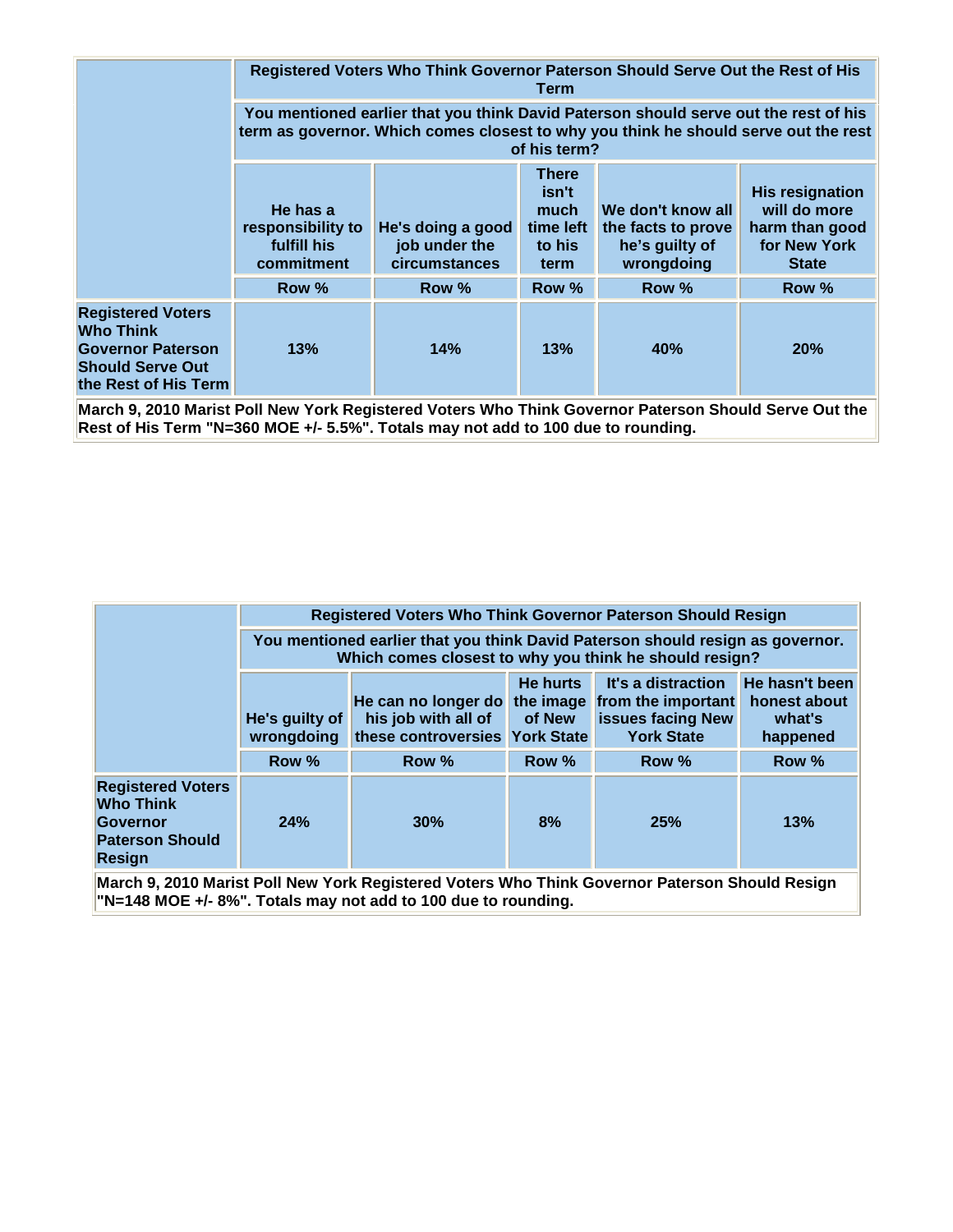|                          | <b>Registered Voters</b>                                                                                                                                                                                    |                |                  |                       |                                                                                                  |               |  |  |
|--------------------------|-------------------------------------------------------------------------------------------------------------------------------------------------------------------------------------------------------------|----------------|------------------|-----------------------|--------------------------------------------------------------------------------------------------|---------------|--|--|
|                          | If Governor Paterson does not resign, how effective do you think he<br>will be in carrying out his responsibilities as governor: very effective,<br>effective, not very effective, or not effective at all? |                |                  |                       |                                                                                                  |               |  |  |
|                          |                                                                                                                                                                                                             | Very effective | <b>Effective</b> | Not very<br>effective | Not effective at<br>all                                                                          | <b>Unsure</b> |  |  |
|                          |                                                                                                                                                                                                             | Row %          | Row %            | Row %                 | Row %                                                                                            | Row %         |  |  |
| <b>Registered Voters</b> |                                                                                                                                                                                                             | 2%             | 35%              | 38%                   | 22%                                                                                              | 3%            |  |  |
| <b>Party</b>             | <b>Democrat</b>                                                                                                                                                                                             | 3%             | 37%              | 38%                   | 20%                                                                                              | 2%            |  |  |
| <b>Registration</b>      | <b>Republican</b>                                                                                                                                                                                           | 1%             | 32%              | 37%                   | 29%                                                                                              | 1%            |  |  |
|                          | Non-enrolled                                                                                                                                                                                                | 5%             | 34%              | 42%                   | 15%                                                                                              | 3%            |  |  |
| <b>Political</b>         | Liberal                                                                                                                                                                                                     | 2%             | 38%              | 42%                   | 13%                                                                                              | 5%            |  |  |
| <b>Ideology</b>          | <b>Moderate</b>                                                                                                                                                                                             | 1%             | 34%              | 40%                   | 23%                                                                                              | 1%            |  |  |
|                          | <b>Conservative</b>                                                                                                                                                                                         | 4%             | 33%              | 34%                   | 28%                                                                                              | 1%            |  |  |
| <b>Region</b>            | <b>New York</b><br><b>City</b>                                                                                                                                                                              | 6%             | 38%              | 27%                   | 25%                                                                                              | 5%            |  |  |
|                          | <b>Suburbs</b>                                                                                                                                                                                              | 1%             | 38%              | 37%                   | 23%                                                                                              | 1%            |  |  |
|                          | <b>Upstate</b>                                                                                                                                                                                              | 2%             | 31%              | 45%                   | 20%                                                                                              | 2%            |  |  |
| <b>Income</b>            | <b>Less \$50,000</b>                                                                                                                                                                                        | 2%             | 40%              | 35%                   | 20%                                                                                              | 3%            |  |  |
|                          | \$50,000-<br>\$99,999                                                                                                                                                                                       | 6%             | 37%              | 37%                   | 19%                                                                                              | 1%            |  |  |
|                          | \$100,000 or<br>more                                                                                                                                                                                        | 1%             | 29%              | 40%                   | 27%                                                                                              | 2%            |  |  |
| <b>Income</b>            | <b>Less than</b><br>\$50,000                                                                                                                                                                                | 2%             | 40%              | 35%                   | 20%                                                                                              | 3%            |  |  |
|                          | \$50,000 or<br>more                                                                                                                                                                                         | 4%             | 33%              | 38%                   | 23%                                                                                              | 2%            |  |  |
| Race                     | <b>White</b>                                                                                                                                                                                                | 2%             | 30%              | 42%                   | 23%                                                                                              | 3%            |  |  |
|                          | <b>Non White</b>                                                                                                                                                                                            | 7%             | 53%              | 22%                   | 16%                                                                                              | 3%            |  |  |
| Age                      | 18 to 29                                                                                                                                                                                                    | 10%            | 41%              | 30%                   | 19%                                                                                              | 0%            |  |  |
|                          | 30 to 44                                                                                                                                                                                                    | 0%             | 33%              | 35%                   | 27%                                                                                              | 4%            |  |  |
|                          | 45 to 59                                                                                                                                                                                                    | 3%             | 33%              | 42%                   | 21%                                                                                              | 2%            |  |  |
|                          | 60 or older                                                                                                                                                                                                 | 2%             | 36%              | 40%                   | 19%                                                                                              | 3%            |  |  |
| Age                      | <b>Under 45</b>                                                                                                                                                                                             | 3%             | 36%              | 34%                   | 25%                                                                                              | 3%            |  |  |
|                          | 45 or older                                                                                                                                                                                                 | 2%             | 34%              | 41%                   | 20%                                                                                              | 2%            |  |  |
| <b>Gender</b>            | <b>Men</b>                                                                                                                                                                                                  | 2%             | 35%              | 37%                   | 24%                                                                                              | 1%            |  |  |
|                          | <b>Women</b>                                                                                                                                                                                                | 3%             | 34%              | 39%                   | 20%                                                                                              | 4%            |  |  |
| 100 due to rounding.     |                                                                                                                                                                                                             |                |                  |                       | March 9, 2010 Marist Poll New York Registered Voters "N=529 MOE +/- 4.5%". Totals may not add to |               |  |  |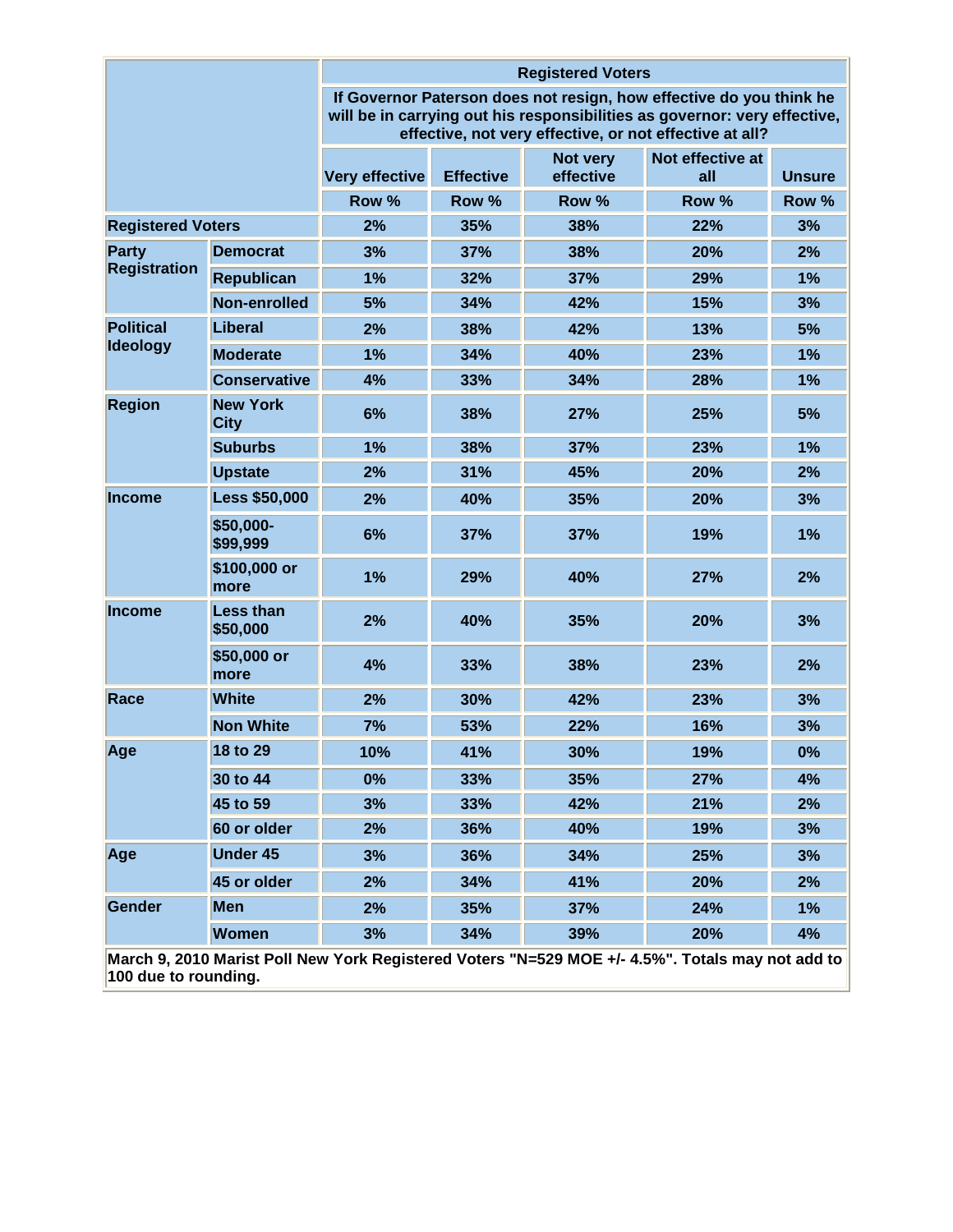| <b>Registered Voters</b> |                                |                                                                                                                                                                                                                                                                                                |                                                                                                  |                                 |               |  |  |
|--------------------------|--------------------------------|------------------------------------------------------------------------------------------------------------------------------------------------------------------------------------------------------------------------------------------------------------------------------------------------|--------------------------------------------------------------------------------------------------|---------------------------------|---------------|--|--|
|                          |                                | An investigation is underway to find out what occurred during a<br>conversation Governor Paterson had with the victim of a possible<br>domestic violence case against one of the governor's top aides.<br>Regarding Governor Paterson's contact with the victim, do you think the<br>governor: |                                                                                                  |                                 |               |  |  |
|                          |                                | <b>Did nothing</b><br>wrong                                                                                                                                                                                                                                                                    | Did something unethical,<br>but not illegal                                                      | <b>Did something</b><br>illegal | <b>Unsure</b> |  |  |
|                          |                                | Row %                                                                                                                                                                                                                                                                                          | Row %                                                                                            | Row %                           | Row %         |  |  |
| <b>Registered Voters</b> |                                | 7%                                                                                                                                                                                                                                                                                             | 51%                                                                                              | 25%                             | 17%           |  |  |
| Party                    | <b>Democrat</b>                | 7%                                                                                                                                                                                                                                                                                             | 51%                                                                                              | 25%                             | 17%           |  |  |
| <b>Registration</b>      | <b>Republican</b>              | 6%                                                                                                                                                                                                                                                                                             | 47%                                                                                              | 29%                             | 18%           |  |  |
|                          | Non-enrolled                   | 7%                                                                                                                                                                                                                                                                                             | 55%                                                                                              | 23%                             | 15%           |  |  |
| <b>Political</b>         | Liberal                        | 5%                                                                                                                                                                                                                                                                                             | 54%                                                                                              | 23%                             | 17%           |  |  |
| <b>Ideology</b>          | <b>Moderate</b>                | 9%                                                                                                                                                                                                                                                                                             | 52%                                                                                              | 23%                             | 16%           |  |  |
|                          | <b>Conservative</b>            | 6%                                                                                                                                                                                                                                                                                             | 48%                                                                                              | 29%                             | 16%           |  |  |
| <b>Region</b>            | <b>New York</b><br><b>City</b> | 6%                                                                                                                                                                                                                                                                                             | 39%                                                                                              | 33%                             | 22%           |  |  |
|                          | <b>Suburbs</b>                 | 7%                                                                                                                                                                                                                                                                                             | 51%                                                                                              | 28%                             | 15%           |  |  |
|                          | <b>Upstate</b>                 | 7%                                                                                                                                                                                                                                                                                             | 59%                                                                                              | 19%                             | 15%           |  |  |
| <b>Income</b>            | <b>Less \$50,000</b>           | 9%                                                                                                                                                                                                                                                                                             | 54%                                                                                              | 26%                             | 11%           |  |  |
|                          | \$50,000-<br>\$99,999          | 8%                                                                                                                                                                                                                                                                                             | 51%                                                                                              | 22%                             | 19%           |  |  |
|                          | \$100,000 or<br>more           | 4%                                                                                                                                                                                                                                                                                             | 52%                                                                                              | 29%                             | 14%           |  |  |
| <b>Income</b>            | <b>Less than</b><br>\$50,000   | 9%                                                                                                                                                                                                                                                                                             | 54%                                                                                              | 26%                             | <b>11%</b>    |  |  |
|                          | \$50,000 or<br>more            | 6%                                                                                                                                                                                                                                                                                             | 52%                                                                                              | 25%                             | 17%           |  |  |
| Race                     | <b>White</b>                   | 7%                                                                                                                                                                                                                                                                                             | 53%                                                                                              | 24%                             | 16%           |  |  |
|                          | <b>Non White</b>               | 5%                                                                                                                                                                                                                                                                                             | 46%                                                                                              | 29%                             | 19%           |  |  |
| Age                      | 18 to 29                       | 13%                                                                                                                                                                                                                                                                                            | 51%                                                                                              | 22%                             | 14%           |  |  |
|                          | 30 to 44                       | 4%                                                                                                                                                                                                                                                                                             | 46%                                                                                              | 30%                             | 21%           |  |  |
|                          | 45 to 59                       | 6%                                                                                                                                                                                                                                                                                             | 55%                                                                                              | 25%                             | 15%           |  |  |
|                          | 60 or older                    | 7%                                                                                                                                                                                                                                                                                             | 54%                                                                                              | 22%                             | 16%           |  |  |
| Age                      | <b>Under 45</b>                | 7%                                                                                                                                                                                                                                                                                             | 47%                                                                                              | 27%                             | 18%           |  |  |
|                          | 45 or older                    | 6%                                                                                                                                                                                                                                                                                             | 55%                                                                                              | 23%                             | 15%           |  |  |
| Gender                   | <b>Men</b>                     | 8%                                                                                                                                                                                                                                                                                             | 53%                                                                                              | 24%                             | 14%           |  |  |
|                          | <b>Women</b>                   | 5%                                                                                                                                                                                                                                                                                             | 49%                                                                                              | 26%                             | 19%           |  |  |
| 100 due to rounding.     |                                |                                                                                                                                                                                                                                                                                                | March 9, 2010 Marist Poll New York Registered Voters "N=529 MOE +/- 4.5%". Totals may not add to |                                 |               |  |  |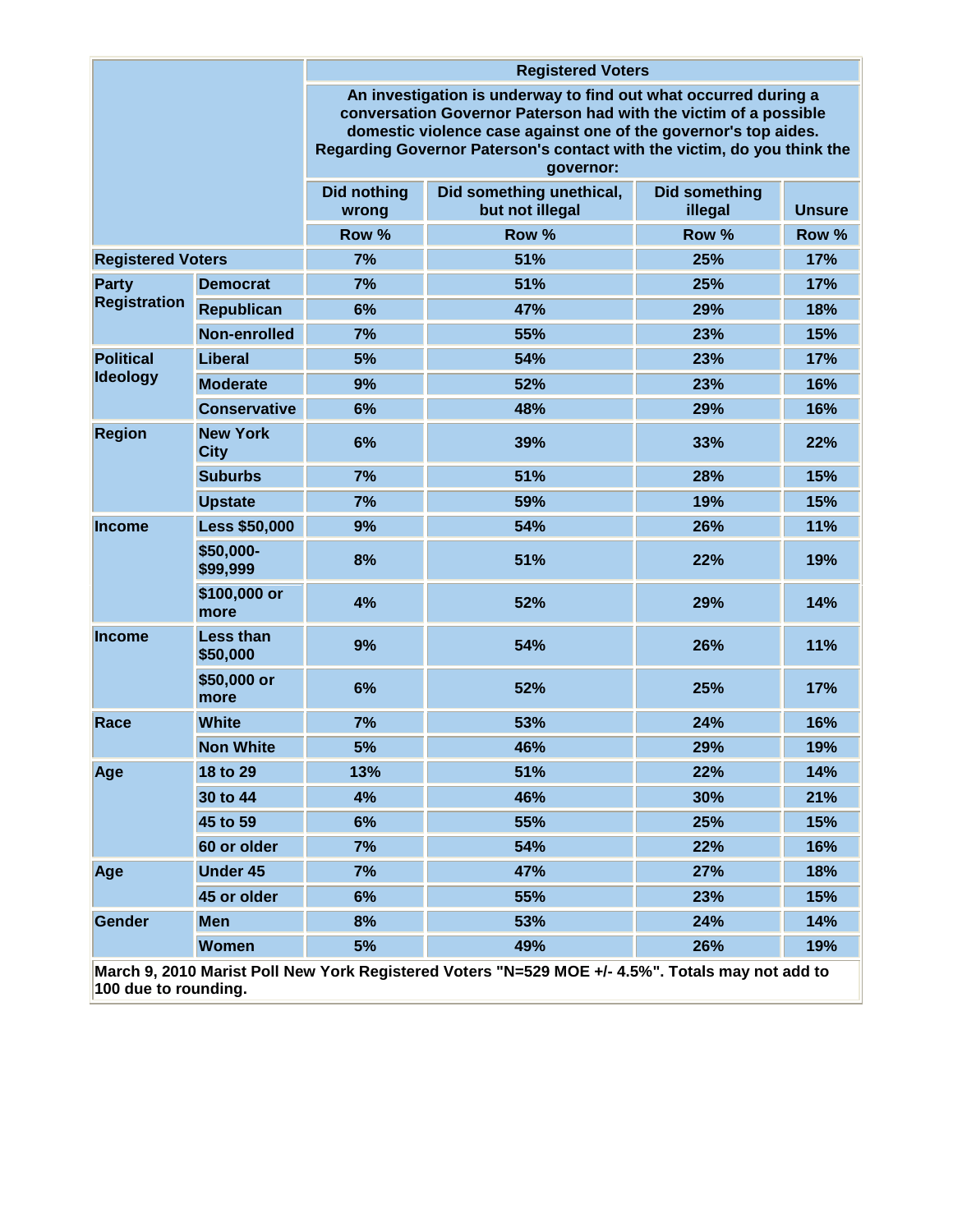|                                                                                                  |                                | <b>Registered Voters</b>                                                                                                                                                                                                                             |                                             |                                 |               |  |  |  |
|--------------------------------------------------------------------------------------------------|--------------------------------|------------------------------------------------------------------------------------------------------------------------------------------------------------------------------------------------------------------------------------------------------|---------------------------------------------|---------------------------------|---------------|--|--|--|
|                                                                                                  |                                | Governor Paterson is also being investigated for possibly misinforming<br>the Commission on Public Integrity on how he obtained and purchased<br>World Series Yankees Tickets last fall. Regarding this investigation, do<br>you think the governor: |                                             |                                 |               |  |  |  |
|                                                                                                  |                                | <b>Did nothing</b><br>wrong                                                                                                                                                                                                                          | Did something unethical,<br>but not illegal | <b>Did something</b><br>illegal | <b>Unsure</b> |  |  |  |
|                                                                                                  |                                | Row %                                                                                                                                                                                                                                                | Row %                                       | Row %                           | Row %         |  |  |  |
| <b>Registered Voters</b>                                                                         |                                | 18%                                                                                                                                                                                                                                                  | 53%                                         | 15%                             | 14%           |  |  |  |
| <b>Party</b>                                                                                     | <b>Democrat</b>                | 19%                                                                                                                                                                                                                                                  | 49%                                         | 14%                             | 17%           |  |  |  |
| <b>Registration</b>                                                                              | <b>Republican</b>              | 16%                                                                                                                                                                                                                                                  | 51%                                         | 19%                             | 14%           |  |  |  |
|                                                                                                  | Non-enrolled                   | 16%                                                                                                                                                                                                                                                  | 59%                                         | 14%                             | 12%           |  |  |  |
| <b>Political</b>                                                                                 | Liberal                        | 17%                                                                                                                                                                                                                                                  | 58%                                         | 11%                             | 14%           |  |  |  |
| <b>Ideology</b>                                                                                  | <b>Moderate</b>                | 22%                                                                                                                                                                                                                                                  | 49%                                         | 13%                             | 16%           |  |  |  |
|                                                                                                  | <b>Conservative</b>            | 15%                                                                                                                                                                                                                                                  | 51%                                         | 22%                             | 12%           |  |  |  |
| <b>Region</b>                                                                                    | <b>New York</b><br><b>City</b> | 15%                                                                                                                                                                                                                                                  | 50%                                         | 19%                             | 16%           |  |  |  |
|                                                                                                  | <b>Suburbs</b>                 | 17%                                                                                                                                                                                                                                                  | 55%                                         | 17%                             | 11%           |  |  |  |
|                                                                                                  | <b>Upstate</b>                 | 19%                                                                                                                                                                                                                                                  | 53%                                         | 13%                             | 15%           |  |  |  |
| <b>Income</b>                                                                                    | <b>Less \$50,000</b>           | 17%                                                                                                                                                                                                                                                  | 56%                                         | 16%                             | 11%           |  |  |  |
|                                                                                                  | \$50,000-<br>\$99,999          | 16%                                                                                                                                                                                                                                                  | 56%                                         | 14%                             | 14%           |  |  |  |
|                                                                                                  | \$100,000 or<br>more           | 19%                                                                                                                                                                                                                                                  | 49%                                         | 16%                             | 16%           |  |  |  |
| <b>Income</b>                                                                                    | <b>Less than</b><br>\$50,000   | 17%                                                                                                                                                                                                                                                  | 56%                                         | 16%                             | 11%           |  |  |  |
|                                                                                                  | \$50,000 or<br>more            | 17%                                                                                                                                                                                                                                                  | 53%                                         | 15%                             | 15%           |  |  |  |
| Race                                                                                             | <b>White</b>                   | 17%                                                                                                                                                                                                                                                  | 56%                                         | 13%                             | 15%           |  |  |  |
|                                                                                                  | <b>Non White</b>               | 20%                                                                                                                                                                                                                                                  | 43%                                         | 24%                             | 14%           |  |  |  |
| Age                                                                                              | 18 to 29                       | 13%                                                                                                                                                                                                                                                  | 59%                                         | 21%                             | 7%            |  |  |  |
|                                                                                                  | 30 to 44                       | 22%                                                                                                                                                                                                                                                  | 48%                                         | 16%                             | 15%           |  |  |  |
|                                                                                                  | 45 to 59                       | 15%                                                                                                                                                                                                                                                  | 54%                                         | 13%                             | 18%           |  |  |  |
|                                                                                                  | 60 or older                    | 18%                                                                                                                                                                                                                                                  | 54%                                         | 15%                             | 13%           |  |  |  |
| Age                                                                                              | <b>Under 45</b>                | 19%                                                                                                                                                                                                                                                  | 51%                                         | 17%                             | 12%           |  |  |  |
|                                                                                                  | 45 or older                    | 16%                                                                                                                                                                                                                                                  | 54%                                         | 14%                             | 16%           |  |  |  |
| Gender                                                                                           | <b>Men</b>                     | 19%                                                                                                                                                                                                                                                  | 52%                                         | 15%                             | 14%           |  |  |  |
|                                                                                                  | <b>Women</b>                   | 16%                                                                                                                                                                                                                                                  | 53%                                         | 16%                             | 15%           |  |  |  |
| March 9, 2010 Marist Poll New York Registered Voters "N=529 MOE +/- 4.5%". Totals may not add to |                                |                                                                                                                                                                                                                                                      |                                             |                                 |               |  |  |  |

**100 due to rounding.**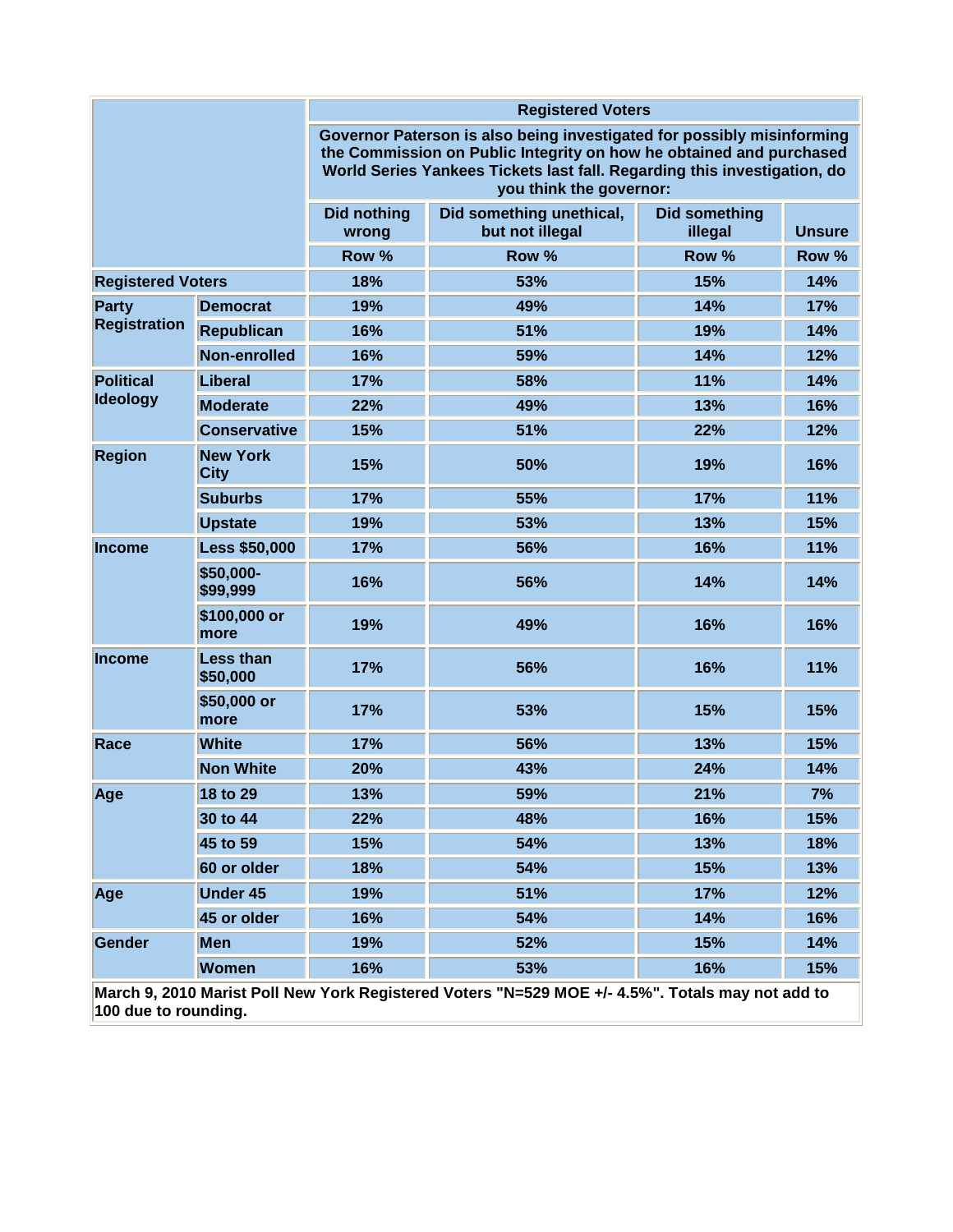|                                                 |                                     | <b>Registered Voters</b>                                                                                                                                                                                                                                                                                                                                                                                 |                                                                                       |               |  |  |
|-------------------------------------------------|-------------------------------------|----------------------------------------------------------------------------------------------------------------------------------------------------------------------------------------------------------------------------------------------------------------------------------------------------------------------------------------------------------------------------------------------------------|---------------------------------------------------------------------------------------|---------------|--|--|
|                                                 |                                     | Governor Paterson asked Andrew Cuomo as the state's<br>Attorney General to investigate the governor's actions<br>surrounding a conversation he had with the victim of a<br>possible domestic violence case against one of the<br>governor's top aides. Others think a special prosecutor<br>should be appointed since Cuomo is expected to<br>announce he will run for governor this year. Do you think: |                                                                                       |               |  |  |
|                                                 |                                     | <b>Attorney General Andrew</b><br>Cuomo will be fair and<br>impartial in conducting<br>the investigation                                                                                                                                                                                                                                                                                                 | It is necessary to<br>appoint a special<br>prosecutor to conduct<br>the investigation | <b>Unsure</b> |  |  |
|                                                 |                                     | Row %                                                                                                                                                                                                                                                                                                                                                                                                    | Row %                                                                                 | Row %         |  |  |
| <b>Registered Voters</b>                        |                                     | 38%                                                                                                                                                                                                                                                                                                                                                                                                      | 58%                                                                                   | 4%            |  |  |
| <b>Party</b>                                    | <b>Democrat</b>                     | 40%                                                                                                                                                                                                                                                                                                                                                                                                      | 58%                                                                                   | 2%            |  |  |
| <b>Registration</b>                             | <b>Republican</b>                   | 31%                                                                                                                                                                                                                                                                                                                                                                                                      | 63%                                                                                   | 6%            |  |  |
|                                                 | Non-enrolled                        | 42%                                                                                                                                                                                                                                                                                                                                                                                                      | 54%                                                                                   | 5%            |  |  |
| <b>Political</b>                                | Liberal                             | 40%                                                                                                                                                                                                                                                                                                                                                                                                      | 58%                                                                                   | 2%            |  |  |
| Ideology                                        | <b>Moderate</b>                     | 42%                                                                                                                                                                                                                                                                                                                                                                                                      | 54%                                                                                   | 5%            |  |  |
|                                                 | <b>Conservative</b>                 | 33%                                                                                                                                                                                                                                                                                                                                                                                                      | 64%                                                                                   | 3%            |  |  |
| <b>New York</b><br><b>Region</b><br><b>City</b> |                                     | 39%                                                                                                                                                                                                                                                                                                                                                                                                      | 58%                                                                                   | 4%            |  |  |
|                                                 | <b>Suburbs</b>                      | 36%                                                                                                                                                                                                                                                                                                                                                                                                      | 61%                                                                                   | 3%            |  |  |
|                                                 | <b>Upstate</b>                      | 39%                                                                                                                                                                                                                                                                                                                                                                                                      | 57%                                                                                   | 4%            |  |  |
| <b>Income</b>                                   | <b>Less \$50,000</b>                | 37%                                                                                                                                                                                                                                                                                                                                                                                                      | 59%                                                                                   | 4%            |  |  |
|                                                 | \$50,000-<br>\$99,999               | 39%                                                                                                                                                                                                                                                                                                                                                                                                      | 59%                                                                                   | 3%            |  |  |
|                                                 | \$100,000 or<br>more                | 40%                                                                                                                                                                                                                                                                                                                                                                                                      | 58%                                                                                   | 2%            |  |  |
| <b>Income</b>                                   | <b>Less than</b><br>\$50,000        | 37%                                                                                                                                                                                                                                                                                                                                                                                                      | 59%                                                                                   | 4%            |  |  |
|                                                 | \$50,000 or<br>more                 | 39%                                                                                                                                                                                                                                                                                                                                                                                                      | 58%                                                                                   | 3%            |  |  |
| Race                                            | <b>White</b>                        | 39%                                                                                                                                                                                                                                                                                                                                                                                                      | 58%                                                                                   | 4%            |  |  |
|                                                 | <b>Non White</b>                    | 37%                                                                                                                                                                                                                                                                                                                                                                                                      | 59%                                                                                   | 4%            |  |  |
| Age                                             | 18 to 29                            | 20%                                                                                                                                                                                                                                                                                                                                                                                                      | 80%                                                                                   | 0%            |  |  |
|                                                 | 30 to 44                            | 41%                                                                                                                                                                                                                                                                                                                                                                                                      | 55%                                                                                   | 4%            |  |  |
|                                                 | 45 to 59                            | 39%                                                                                                                                                                                                                                                                                                                                                                                                      | 57%                                                                                   | 4%            |  |  |
|                                                 | 60 or older                         | 43%                                                                                                                                                                                                                                                                                                                                                                                                      | 53%                                                                                   | 4%            |  |  |
| Age                                             | <b>Under 45</b>                     | 34%                                                                                                                                                                                                                                                                                                                                                                                                      | 63%                                                                                   | 3%            |  |  |
|                                                 | 45 or older                         | 41%                                                                                                                                                                                                                                                                                                                                                                                                      | 55%                                                                                   | 4%            |  |  |
| <b>Gender</b>                                   | <b>Men</b>                          | 37%                                                                                                                                                                                                                                                                                                                                                                                                      | 58%                                                                                   | 5%            |  |  |
|                                                 | <b>Women</b>                        | 40%                                                                                                                                                                                                                                                                                                                                                                                                      | 58%                                                                                   | 3%            |  |  |
|                                                 | may not add to 100 due to rounding. | March 9, 2010 Marist Poll New York Registered Voters "N=529 MOE +/- 4.5%". Totals                                                                                                                                                                                                                                                                                                                        |                                                                                       |               |  |  |

**may not add to 100 due to rounding.**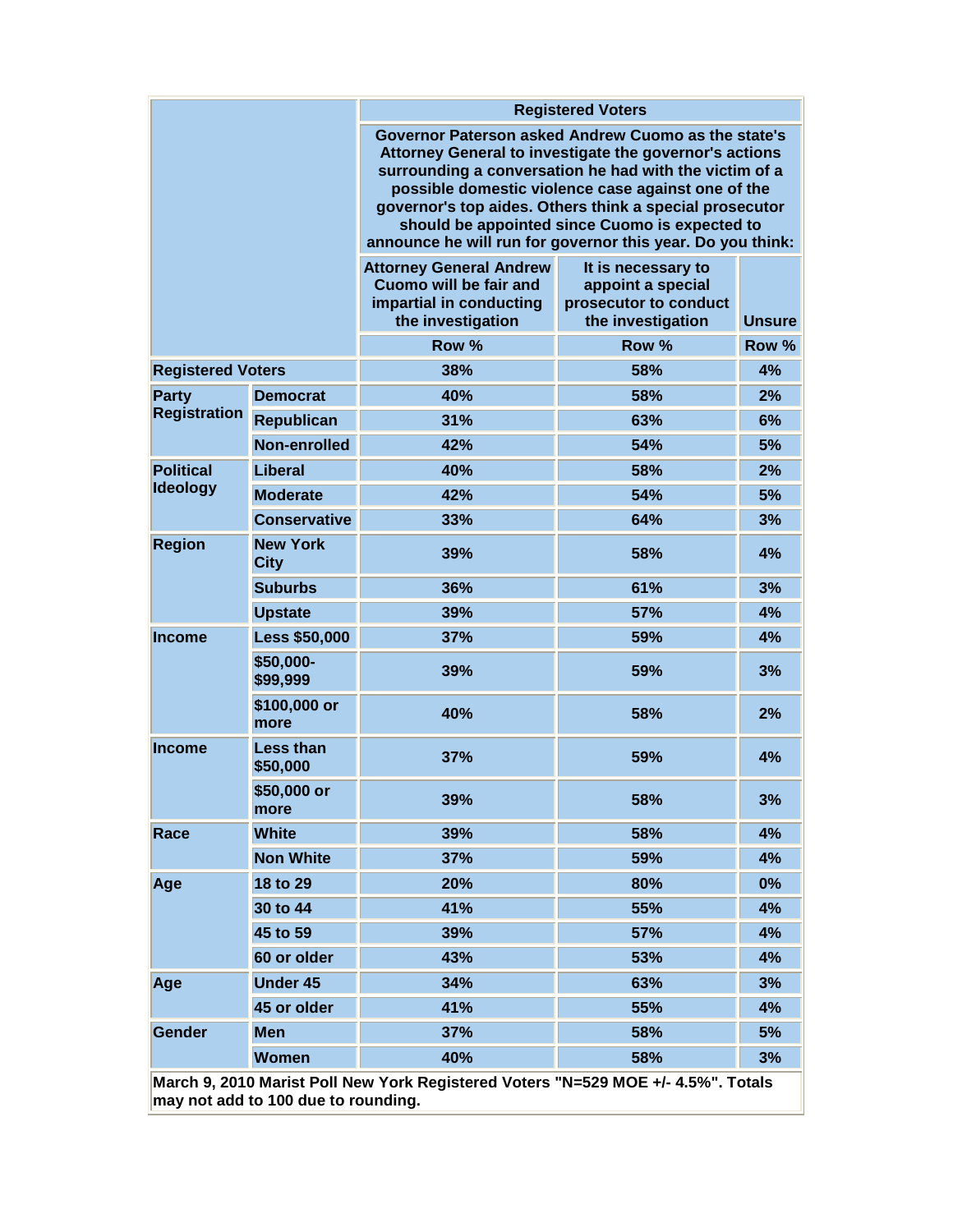|                          |                       | <b>Registered Voters</b> |                                                                                    |               |  |  |  |
|--------------------------|-----------------------|--------------------------|------------------------------------------------------------------------------------|---------------|--|--|--|
|                          |                       |                          | In general, do you think Governor Paterson is being<br>treated fairly or unfairly? |               |  |  |  |
|                          |                       | <b>Fairly</b>            | <b>Unfairly</b>                                                                    | <b>Unsure</b> |  |  |  |
|                          |                       | Row %                    | Row %                                                                              | Row %         |  |  |  |
| <b>Registered Voters</b> |                       | 54%                      | 39%                                                                                | 7%            |  |  |  |
| Party                    | <b>Democrat</b>       | 54%                      | 39%                                                                                | 7%            |  |  |  |
| <b>Registration</b>      | <b>Republican</b>     | 53%                      | 40%                                                                                | 7%            |  |  |  |
|                          | Non-enrolled          | 55%                      | 41%                                                                                | 3%            |  |  |  |
| <b>Political</b>         | Liberal               | 51%                      | 42%                                                                                | 7%            |  |  |  |
| <b>Ideology</b>          | <b>Moderate</b>       | <b>57%</b>               | 38%                                                                                | 4%            |  |  |  |
|                          | <b>Conservative</b>   | 54%                      | 37%                                                                                | 9%            |  |  |  |
| <b>Region</b>            | <b>New York City</b>  | 49%                      | 41%                                                                                | 11%           |  |  |  |
|                          | <b>Suburbs</b>        | 61%                      | 31%                                                                                | 7%            |  |  |  |
|                          | <b>Upstate</b>        | 53%                      | 43%                                                                                | 4%            |  |  |  |
| <b>Income</b>            | <b>Less \$50,000</b>  | 55%                      | 42%                                                                                | 3%            |  |  |  |
|                          | \$50,000-\$99,999     | 52%                      | <b>40%</b>                                                                         | 8%            |  |  |  |
|                          | \$100,000 or<br>more  | 60%                      | 32%                                                                                | 8%            |  |  |  |
| <b>Income</b>            | Less than<br>\$50,000 | 55%                      | 42%                                                                                | 3%            |  |  |  |
|                          | \$50,000 or more      | 56%                      | 37%                                                                                | 8%            |  |  |  |
| Race                     | <b>White</b>          | 56%                      | 39%                                                                                | 5%            |  |  |  |
|                          | <b>Non White</b>      | 48%                      | 40%                                                                                | 12%           |  |  |  |
| Age                      | 18 to 29              | 49%                      | 46%                                                                                | 5%            |  |  |  |
|                          | 30 to 44              | 63%                      | 31%                                                                                | 5%            |  |  |  |
|                          | 45 to 59              | 53%                      | 42%                                                                                | 5%            |  |  |  |
|                          | 60 or older           | 49%                      | 41%                                                                                | 10%           |  |  |  |
| Age                      | <b>Under 45</b>       | 59%                      | 36%                                                                                | 5%            |  |  |  |
|                          | 45 or older           | 51%                      | 42%                                                                                | 8%            |  |  |  |
| Gender                   | <b>Men</b>            | 54%                      | 41%                                                                                | 5%            |  |  |  |
|                          | <b>Women</b>          | 54%                      | 38%                                                                                | 8%            |  |  |  |
|                          |                       |                          | March 9, 2010 Marist Poll New York Registered Voters "N=529 MOE +/- 4.5%". Totals  |               |  |  |  |

**may not add to 100 due to rounding.**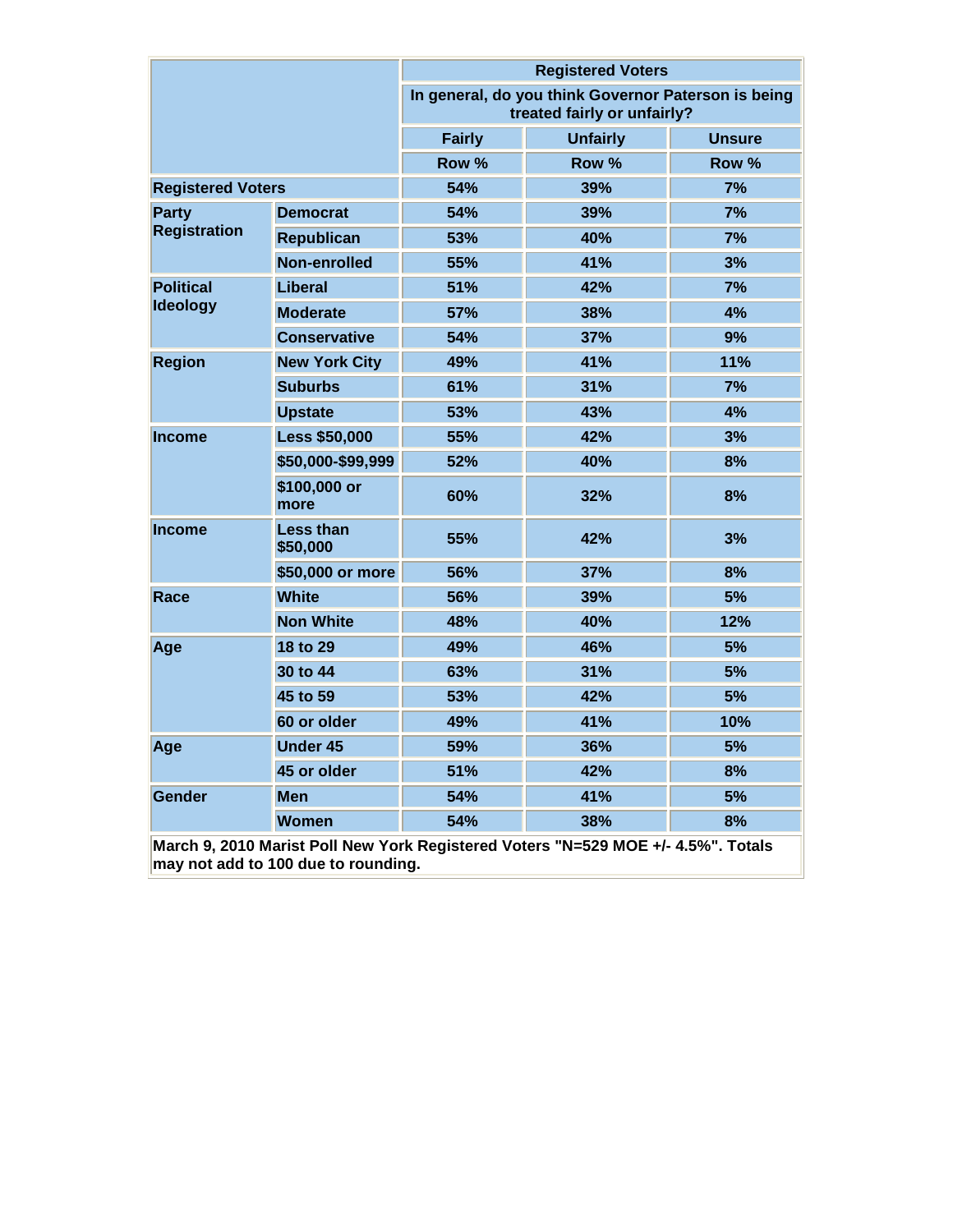|                          |                                     | <b>Registered Voters</b> |                                                                                                |               |  |  |  |
|--------------------------|-------------------------------------|--------------------------|------------------------------------------------------------------------------------------------|---------------|--|--|--|
|                          |                                     |                          | Do you approve or disapprove of how Governor David<br>Paterson is handling the state's budget? |               |  |  |  |
|                          |                                     | <b>Approve</b>           | <b>Disapprove</b>                                                                              | <b>Unsure</b> |  |  |  |
|                          |                                     | Row %                    | Row %                                                                                          | Row %         |  |  |  |
| <b>Registered Voters</b> |                                     | 35%                      | 58%                                                                                            | 7%            |  |  |  |
| Party                    | <b>Democrat</b>                     | 36%                      | 58%                                                                                            | 7%            |  |  |  |
| <b>Registration</b>      | <b>Republican</b>                   | 33%                      | 61%                                                                                            | 6%            |  |  |  |
|                          | Non-enrolled                        | 34%                      | 57%                                                                                            | 9%            |  |  |  |
| <b>Political</b>         | Liberal                             | 37%                      | 57%                                                                                            | 6%            |  |  |  |
| <b>Ideology</b>          | <b>Moderate</b>                     | 37%                      | 56%                                                                                            | 7%            |  |  |  |
|                          | <b>Conservative</b>                 | 32%                      | 61%                                                                                            | 7%            |  |  |  |
| <b>Region</b>            | <b>New York City</b>                | 35%                      | 56%                                                                                            | 9%            |  |  |  |
|                          | <b>Suburbs</b>                      | 32%                      | 60%                                                                                            | 8%            |  |  |  |
|                          | <b>Upstate</b>                      | 37%                      | 58%                                                                                            | 5%            |  |  |  |
| <b>Income</b>            | <b>Less \$50,000</b>                | 32%                      | 59%                                                                                            | 9%            |  |  |  |
|                          | \$50,000-<br>\$99,999               | 33%                      | 62%                                                                                            | 5%            |  |  |  |
|                          | \$100,000 or<br>more                | 40%                      | 55%                                                                                            | 5%            |  |  |  |
| <b>Income</b>            | <b>Less than</b><br>\$50,000        | 32%                      | 59%                                                                                            | 9%            |  |  |  |
|                          | \$50,000 or<br>more                 | 36%                      | 59%                                                                                            | 5%            |  |  |  |
| Race                     | <b>White</b>                        | 38%                      | 58%                                                                                            | 5%            |  |  |  |
|                          | <b>Non White</b>                    | 24%                      | 62%                                                                                            | 13%           |  |  |  |
| Age                      | 18 to 29                            | 31%                      | 69%                                                                                            | 0%            |  |  |  |
|                          | 30 to 44                            | 36%                      | 54%                                                                                            | 10%           |  |  |  |
|                          | 45 to 59                            | 32%                      | 64%                                                                                            | 4%            |  |  |  |
|                          | 60 or older                         | <b>39%</b>               | 52%                                                                                            | 9%            |  |  |  |
| Age                      | <b>Under 45</b>                     | 34%                      | 59%                                                                                            | 7%            |  |  |  |
|                          | 45 or older                         | 35%                      | 58%                                                                                            | 7%            |  |  |  |
| Gender                   | <b>Men</b>                          | 43%                      | 52%                                                                                            | 6%            |  |  |  |
|                          | <b>Women</b>                        | 27%                      | 65%                                                                                            | 8%            |  |  |  |
|                          | may not add to 100 due to rounding. |                          | March 9, 2010 Marist Poll New York Registered Voters "N=529 MOE +/- 4.5%". Totals              |               |  |  |  |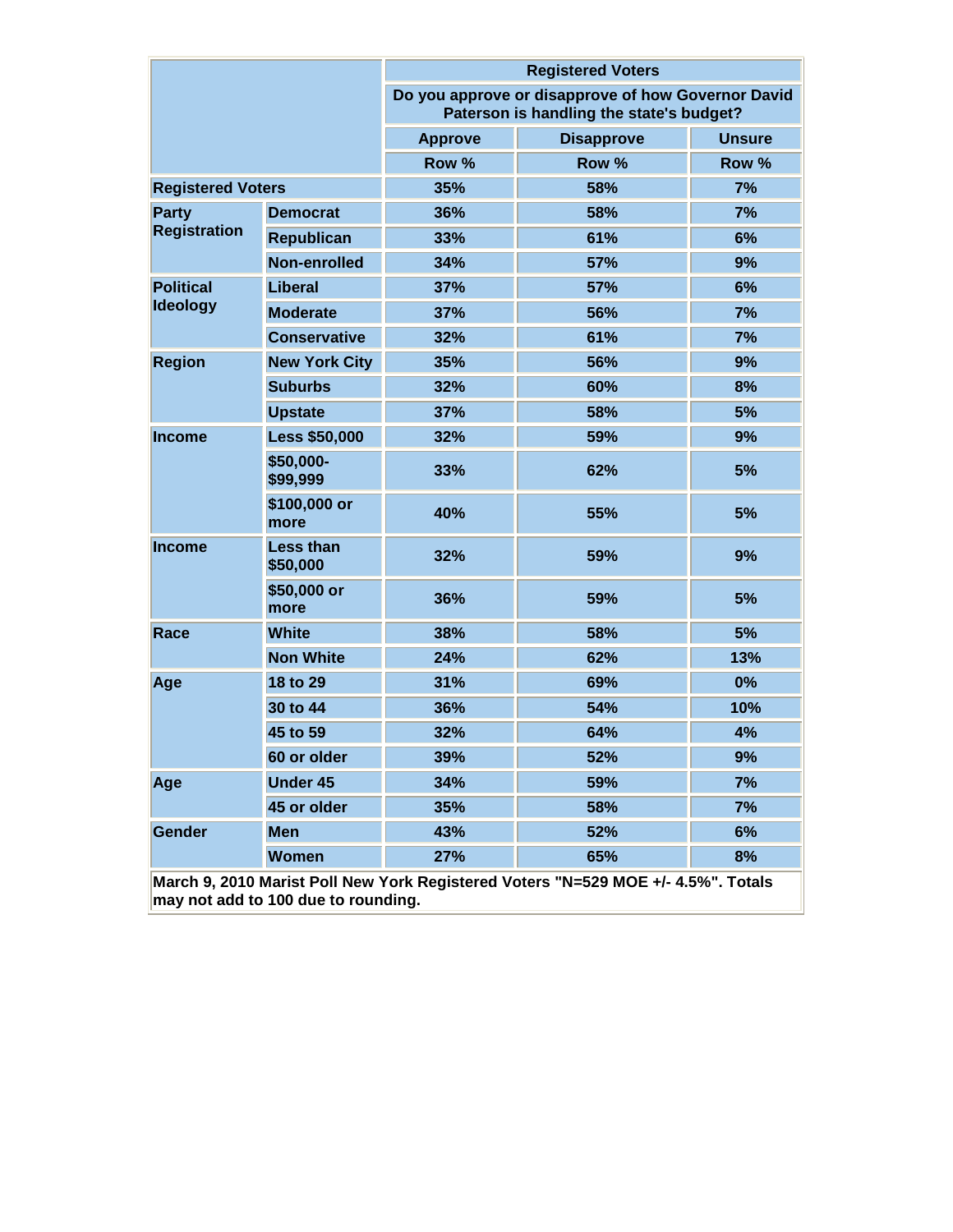|                          |                              | <b>Registered Voters</b>                                                                                |       |       |       |                                                                                                             |
|--------------------------|------------------------------|---------------------------------------------------------------------------------------------------------|-------|-------|-------|-------------------------------------------------------------------------------------------------------------|
|                          |                              | Would you rate the job Governor David Paterson is doing in office as<br>excellent, good, fair, or poor? |       |       |       |                                                                                                             |
|                          |                              | <b>Excellent</b>                                                                                        | Good  | Fair  | Poor  | <b>Unsure-Never Heard</b>                                                                                   |
|                          |                              | Row %                                                                                                   | Row % | Row % | Row % | Row %                                                                                                       |
| <b>Registered Voters</b> |                              | 3%                                                                                                      | 16%   | 43%   | 36%   | 2%                                                                                                          |
| <b>Party</b>             | <b>Democrat</b>              | 4%                                                                                                      | 15%   | 45%   | 33%   | 4%                                                                                                          |
| <b>Registration</b>      | <b>Republican</b>            | 3%                                                                                                      | 16%   | 40%   | 40%   | 1%                                                                                                          |
|                          | Non-enrolled                 | 4%                                                                                                      | 19%   | 44%   | 31%   | 2%                                                                                                          |
| <b>Political</b>         | Liberal                      | 5%                                                                                                      | 20%   | 47%   | 27%   | 2%                                                                                                          |
| <b>Ideology</b>          | <b>Moderate</b>              | 1%                                                                                                      | 14%   | 45%   | 37%   | 3%                                                                                                          |
|                          | <b>Conservative</b>          | 4%                                                                                                      | 15%   | 37%   | 42%   | 2%                                                                                                          |
| <b>Region</b>            | <b>New York City</b>         | 6%                                                                                                      | 12%   | 44%   | 32%   | 6%                                                                                                          |
|                          | <b>Suburbs</b>               | 1%                                                                                                      | 14%   | 46%   | 38%   | 1%                                                                                                          |
|                          | <b>Upstate</b>               | 3%                                                                                                      | 19%   | 40%   | 37%   | 1%                                                                                                          |
| <b>Income</b>            | <b>Less \$50,000</b>         | 5%                                                                                                      | 16%   | 44%   | 31%   | 3%                                                                                                          |
|                          | \$50,000-\$99,999            | 3%                                                                                                      | 18%   | 42%   | 35%   | 2%                                                                                                          |
|                          | \$100,000 or<br>more         | 2%                                                                                                      | 15%   | 37%   | 43%   | 2%                                                                                                          |
| <b>Income</b>            | <b>Less than</b><br>\$50,000 | 5%                                                                                                      | 16%   | 44%   | 31%   | 3%                                                                                                          |
|                          | \$50,000 or more             | 3%                                                                                                      | 17%   | 40%   | 39%   | 2%                                                                                                          |
| Race                     | <b>White</b>                 | 2%                                                                                                      | 16%   | 44%   | 38%   | 1%                                                                                                          |
|                          | <b>Non White</b>             | 9%                                                                                                      | 16%   | 40%   | 27%   | 7%                                                                                                          |
| Age                      | 18 to 29                     | 7%                                                                                                      | 23%   | 45%   | 19%   | 5%                                                                                                          |
|                          | 30 to 44                     | 1%                                                                                                      | 14%   | 44%   | 37%   | 3%                                                                                                          |
|                          | 45 to 59                     | 4%                                                                                                      | 14%   | 43%   | 39%   | 1%                                                                                                          |
|                          | 60 or older                  | 2%                                                                                                      | 15%   | 42%   | 38%   | 3%                                                                                                          |
| Age                      | <b>Under 45</b>              | 3%                                                                                                      | 17%   | 45%   | 31%   | 3%                                                                                                          |
|                          | 45 or older                  | 3%                                                                                                      | 14%   | 42%   | 38%   | 2%                                                                                                          |
| Gender                   | <b>Men</b>                   | 3%                                                                                                      | 18%   | 44%   | 33%   | 1%                                                                                                          |
|                          | <b>Women</b>                 | 3%                                                                                                      | 13%   | 41%   | 39%   | 4%                                                                                                          |
| rounding.                |                              |                                                                                                         |       |       |       | March 9, 2010 Marist Poll New York Registered Voters "N=529 MOE +/- 4.5%". Totals may not add to 100 due to |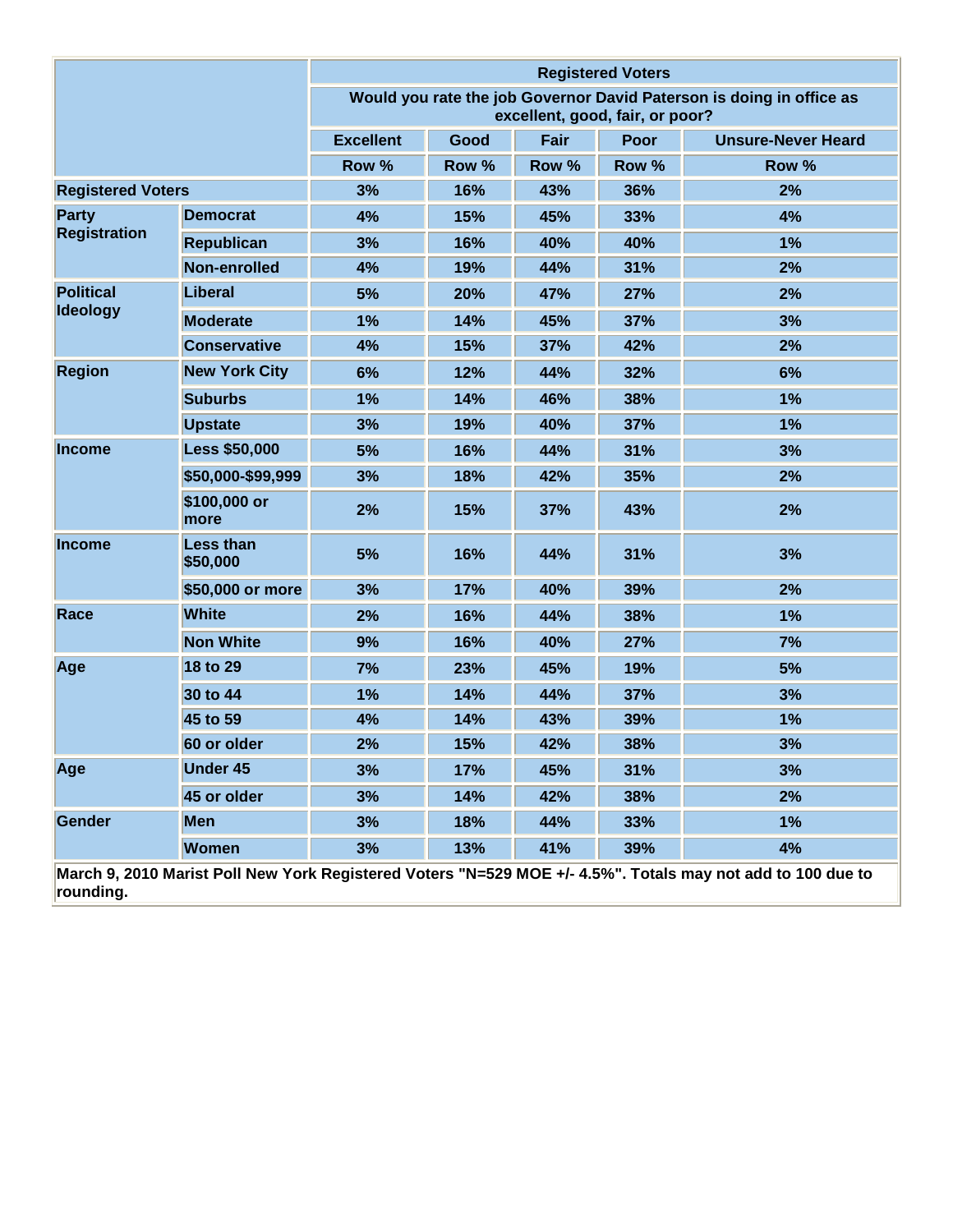|                          |                              | <b>Registered Voters</b> |                                                                                                                     |       |       |                                                                                                      |  |
|--------------------------|------------------------------|--------------------------|---------------------------------------------------------------------------------------------------------------------|-------|-------|------------------------------------------------------------------------------------------------------|--|
|                          |                              |                          | Would you rate the job Lieutenant Governor Richard Ravitch is doing in<br>office as excellent, good, fair, or poor? |       |       |                                                                                                      |  |
|                          |                              | <b>Excellent</b>         | Good                                                                                                                | Fair  | Poor  | <b>Unsure-Never Heard</b>                                                                            |  |
|                          |                              | Row %                    | Row %                                                                                                               | Row % | Row % | Row %                                                                                                |  |
| <b>Registered Voters</b> |                              | 2%                       | 19%                                                                                                                 | 30%   | 8%    | 41%                                                                                                  |  |
| Party                    | <b>Democrat</b>              | 1%                       | 23%                                                                                                                 | 31%   | 4%    | 41%                                                                                                  |  |
| <b>Registration</b>      | <b>Republican</b>            | 3%                       | 10%                                                                                                                 | 29%   | 15%   | 43%                                                                                                  |  |
|                          | Non-enrolled                 | 1%                       | 22%                                                                                                                 | 30%   | 8%    | 39%                                                                                                  |  |
| <b>Political</b>         | <b>Liberal</b>               | 3%                       | 29%                                                                                                                 | 23%   | 5%    | 39%                                                                                                  |  |
| <b>Ideology</b>          | <b>Moderate</b>              | 2%                       | 14%                                                                                                                 | 34%   | 7%    | 43%                                                                                                  |  |
|                          | <b>Conservative</b>          | 1%                       | 16%                                                                                                                 | 32%   | 13%   | 38%                                                                                                  |  |
| <b>Region</b>            | <b>New York City</b>         | 3%                       | 31%                                                                                                                 | 24%   | 5%    | 37%                                                                                                  |  |
|                          | <b>Suburbs</b>               | 2%                       | 19%                                                                                                                 | 29%   | 10%   | 41%                                                                                                  |  |
|                          | <b>Upstate</b>               | 1%                       | 12%                                                                                                                 | 34%   | 10%   | 43%                                                                                                  |  |
| <b>Income</b>            | <b>Less \$50,000</b>         | 3%                       | 24%                                                                                                                 | 27%   | 6%    | 41%                                                                                                  |  |
|                          | \$50,000-<br>\$99,999        | 1%                       | 16%                                                                                                                 | 34%   | 11%   | 39%                                                                                                  |  |
|                          | \$100,000 or<br>more         | 2%                       | 16%                                                                                                                 | 30%   | 9%    | 42%                                                                                                  |  |
| <b>Income</b>            | <b>Less than</b><br>\$50,000 | 3%                       | 24%                                                                                                                 | 27%   | 6%    | 41%                                                                                                  |  |
|                          | \$50,000 or<br>more          | 1%                       | 16%                                                                                                                 | 32%   | 10%   | 40%                                                                                                  |  |
| Race                     | <b>White</b>                 | 2%                       | 17%                                                                                                                 | 29%   | 9%    | 43%                                                                                                  |  |
|                          | <b>Non White</b>             | 2%                       | 26%                                                                                                                 | 35%   | 8%    | 29%                                                                                                  |  |
| Age                      | 18 to 29                     | 4%                       | 27%                                                                                                                 | 31%   | 18%   | 20%                                                                                                  |  |
|                          | 30 to 44                     | 0%                       | 22%                                                                                                                 | 41%   | 8%    | 29%                                                                                                  |  |
|                          | 45 to 59                     | 1%                       | 15%                                                                                                                 | 27%   | 8%    | 48%                                                                                                  |  |
|                          | 60 or older                  | 3%                       | 17%                                                                                                                 | 23%   | 7%    | 50%                                                                                                  |  |
| Age                      | <b>Under 45</b>              | 1%                       | 23%                                                                                                                 | 38%   | 11%   | 26%                                                                                                  |  |
|                          | 45 or older                  | 2%                       | 16%                                                                                                                 | 25%   | 7%    | 49%                                                                                                  |  |
| <b>Gender</b>            | <b>Men</b>                   | 2%                       | 17%                                                                                                                 | 29%   | 12%   | 40%                                                                                                  |  |
|                          | <b>Women</b>                 | 1%                       | 21%                                                                                                                 | 30%   | 6%    | 42%                                                                                                  |  |
|                          |                              |                          |                                                                                                                     |       |       | Morob 0, 2010 Moriet Doll New York Posiciored Voters "N_520 MOE, J. 4 50/" Totale moy not odd to 100 |  |

**March 9, 2010 Marist Poll New York Registered Voters "N=529 MOE +/- 4.5%". Totals may not add to 100 due to rounding.**